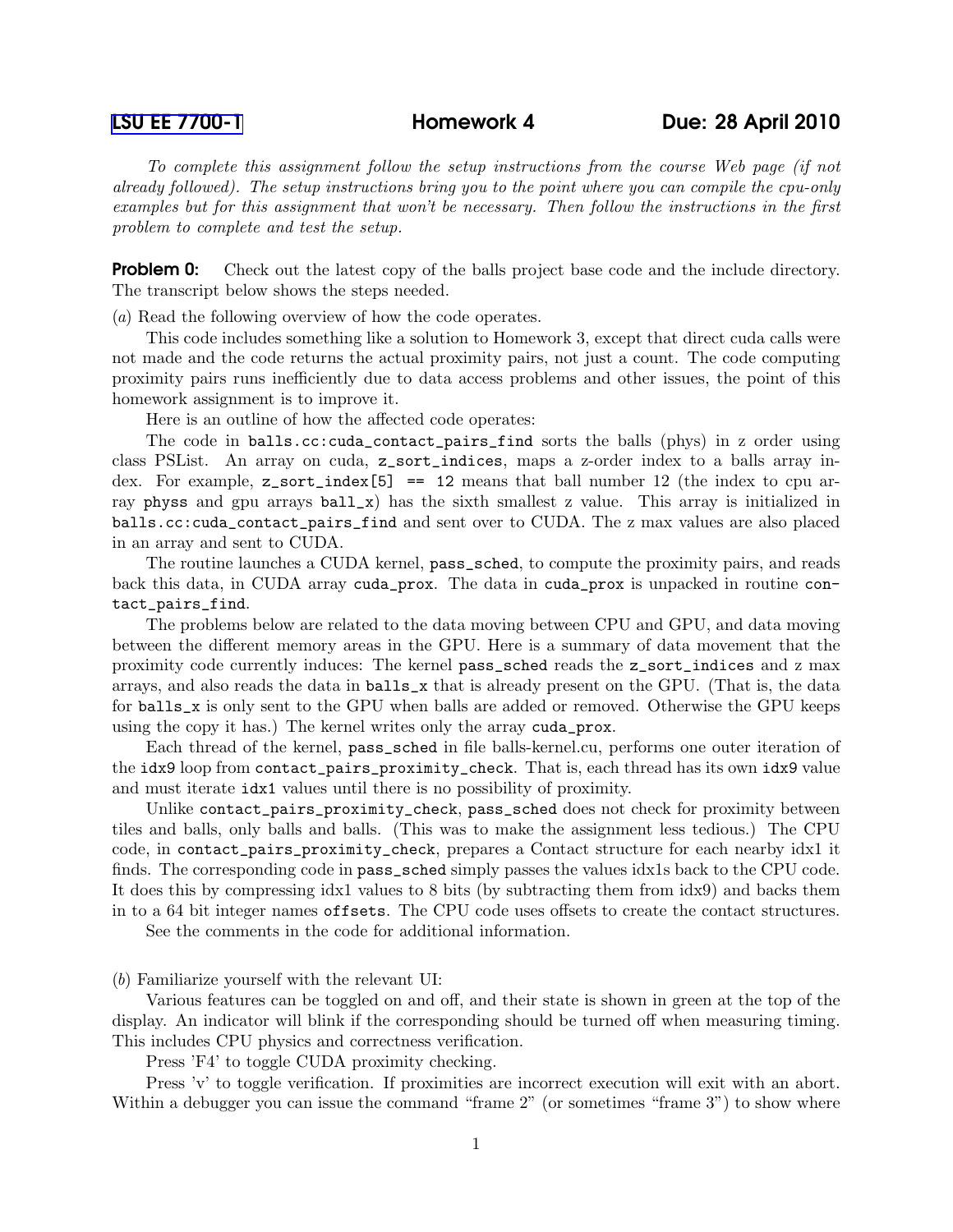the verification failed. There will be a statement like ASSERTS( something ) where something is false but should be true. Verification is time consuming and so there will be no speedup as long as its on. That's why the indicator blinks when it is on.

Press 't' to run a benchmark that drops thousands of balls on the platform with certain constants, such as friction set to special values. (Edit benchmark\_setup to change the behavior.)

Press 'T' to run the benchmark with fewer balls, this is helpful when on a slower system or testing slower code.

Press 'a' to switch between CPU and GPU physics.

Press 'c' to toggle between natural colors and color based on CUDA block assignment. (See VAR 'Color by Bock in Pass'.)

Press 'q' to toggle the value of variable World::opt\_debug between true and false. The current value is the first number after "Debug Options." The variable World::opt\_debug currently does nothing, it can be used to test ideas for your solution. Variable opt\_debug is also available in CUDA.

Press 'Q' to toggle the value of variable  $Word::opt_debug2$ . This also does nothing and is available for working on the assignment. Variable opt\_debug2 is also available in CUDA.

Timings for the scheduling pass are shown on the upper right (it will be necessary to make the window wider). CUDA Prox shows the time in the routine World::cuda\_contact\_pairs\_find(), Sched shows the total time for scheduling, CPU Prox shows the time in World::contact\_pairs\_find(). When there are many balls (press t) and the CPU is computing proximity the value of CPU Prox should be a large fraction of Sched. With CUDA computing proximity CPU Prox will be much smaller, it's not zero because the CPU must still compute tile interactions and it must unpack the CUDA data. These timings are provided by frame\_timer.user\_timer\_X calls, feel free to add your own calls to time other parts of the code.

The F2010 HW4 line shows whether CUDA proximity testing is one. The CPU test/ball shows how many proximity tests per ball are performed; total shows the total number of tests.

(c) Check out the code using the following transcript. Don't forget to update the include directory.

# Transcript of commands to check out and run code for # this assignment.

```
[orion.ece.lsu.edu] % cd ~
/home/faculty/koppel
```

```
# Check out a copy of the balls code into a directory named hw4.
```

```
[orion.ece.lsu.edu] % svn co https://svn.ece.lsu.edu/svn/gp/proj-base/balls hw4
A hw4/balls-shdr.cc
```

```
A hw4/balls.png
```

```
# ...
```
Checked out revision 242.

# Check out or update the include directory.

```
# Because the repository include directory has changed this step needs
# to be repeated unless the last checkout was very recent.
# (An easier way to update is to execute ''svn update'' in the include
# directory.)
    [orion.ece.lsu.edu] % svn co https://svn.ece.lsu.edu/svn/gp/include
    A include/gl-buffer.h
```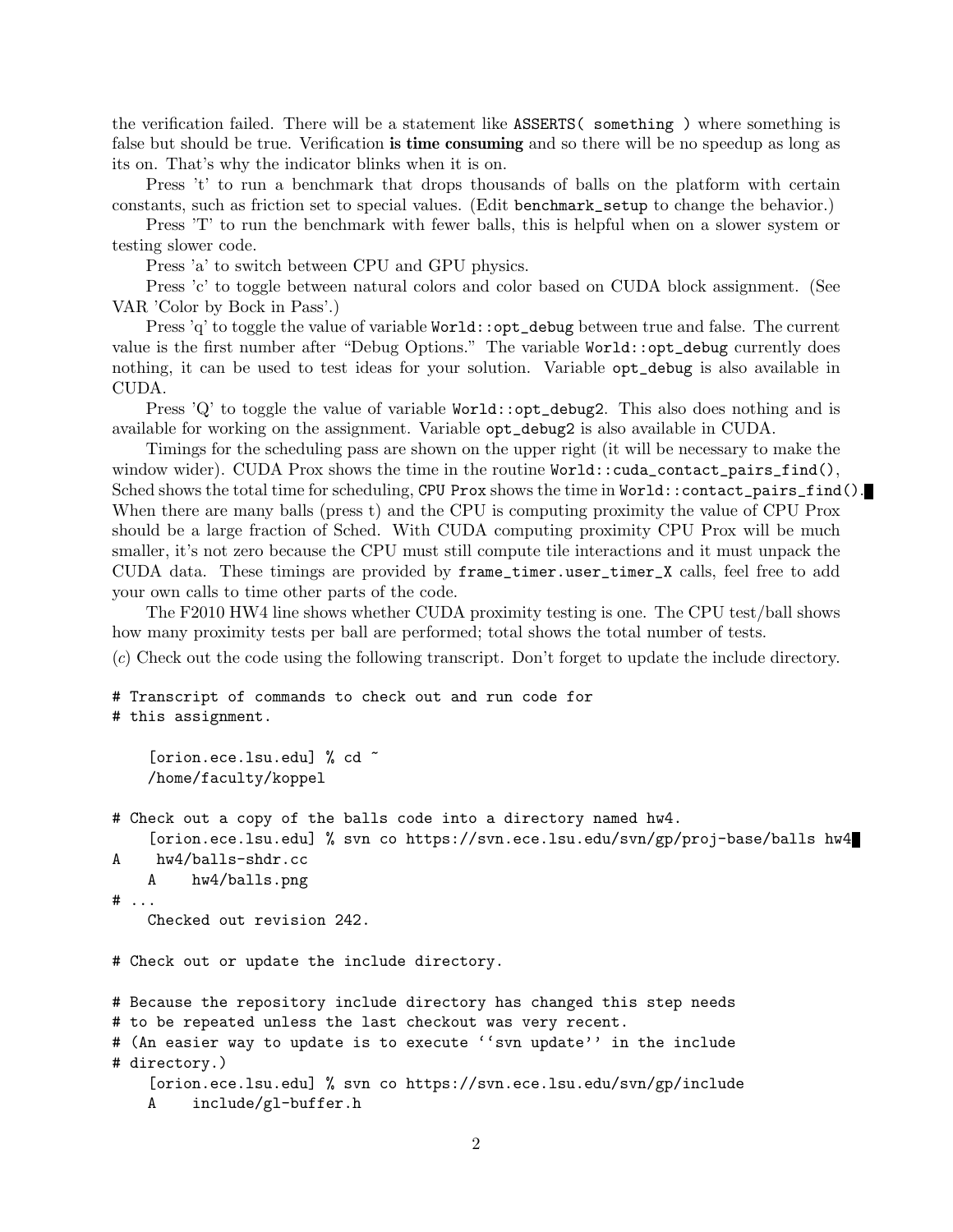```
A include/misc.h
   A include/texture-util.h
   A include/util.h
   A include/gp
   A include/glextfuncs.h
   A include/coord.h
   A include/pstring.h
   A include/shader.h
   A include/cuda-util.h
   Checked out revision 242.
# Go to the balls directory (named hw4), compile, and run the code.
    [orion.ece.lsu.edu] % cd hw4
   /home/faculty/koppel/example/hw4
    [orion.ece.lsu.edu] % make -j 4
   /usr/local/cuda/bin/nvcc -Xcompiler -Wall --ptxas-options=-v -I/usr/X11R6/include/
-I/opt/local/include -I../include -I../../include -g -Xcompiler -Wno-strict-aliasing
-Xcompiler -Wno-parentheses -c balls-kernel.cu
# ...
    [orion.ece.lsu.edu] % balls
```

```
S GL_VENDOR: "NVIDIA Corporation"
S GL_RENDERER: "Quadro FX 3800/PCI/SSE2"
```
S GL\_VERSION: "3.2.0 NVIDIA 190.53"

(d) Check out, build, and play a bit with the code.

**Problem 1:** In this problem determine various limits on how fast contact pairs can be computed. The limits will be measured in proximity tests per second, and called an execution rate. (A proximity test is what is done by an iteration of the idx1 loop in contact\_pairs\_proximity\_check.) Let  $n$  denote the number of balls and let  $p$  denote the average number of proximity tests per ball. The total work done by the code is then np proximity tests. Call the rate of proximity tests, measured in proximity tests per second, the execution rate.

Base your answers to the questions below on the GeForce 8800 GTX as described in the 2006 NVIDIA technical brief and on the code checked out above.

(a) Examine the PTX code for pass\_sched and estimate a number of instructions in a idx1 loop iteration. Choose a useful iteration or iterations. Provide the number of instructions and give the execution rate based on this number of instructions assuming a sufficiently large number of threads and unlimited memory bandwidth. Bonus points for usefully taking into account the fraction of proximity tests for which idx1 is nearby.

(b) Compute the total amount of data sent from the CPU to the GPU for n balls.

(c) Compute the execution rate based on the amount of data fetched from device memory to the multiprocessors. If a data item is fetched twice, count it twice, and if a memory fetch has a width of 32 bytes but only four bytes are used, count that as 32 bytes. See the CUDA Programming guide. Base the number of fetches on a machine with compute capability 1.3, but base the timing and bandwidth on the 8800. To get the execution rate first compute the total amount of data fetched